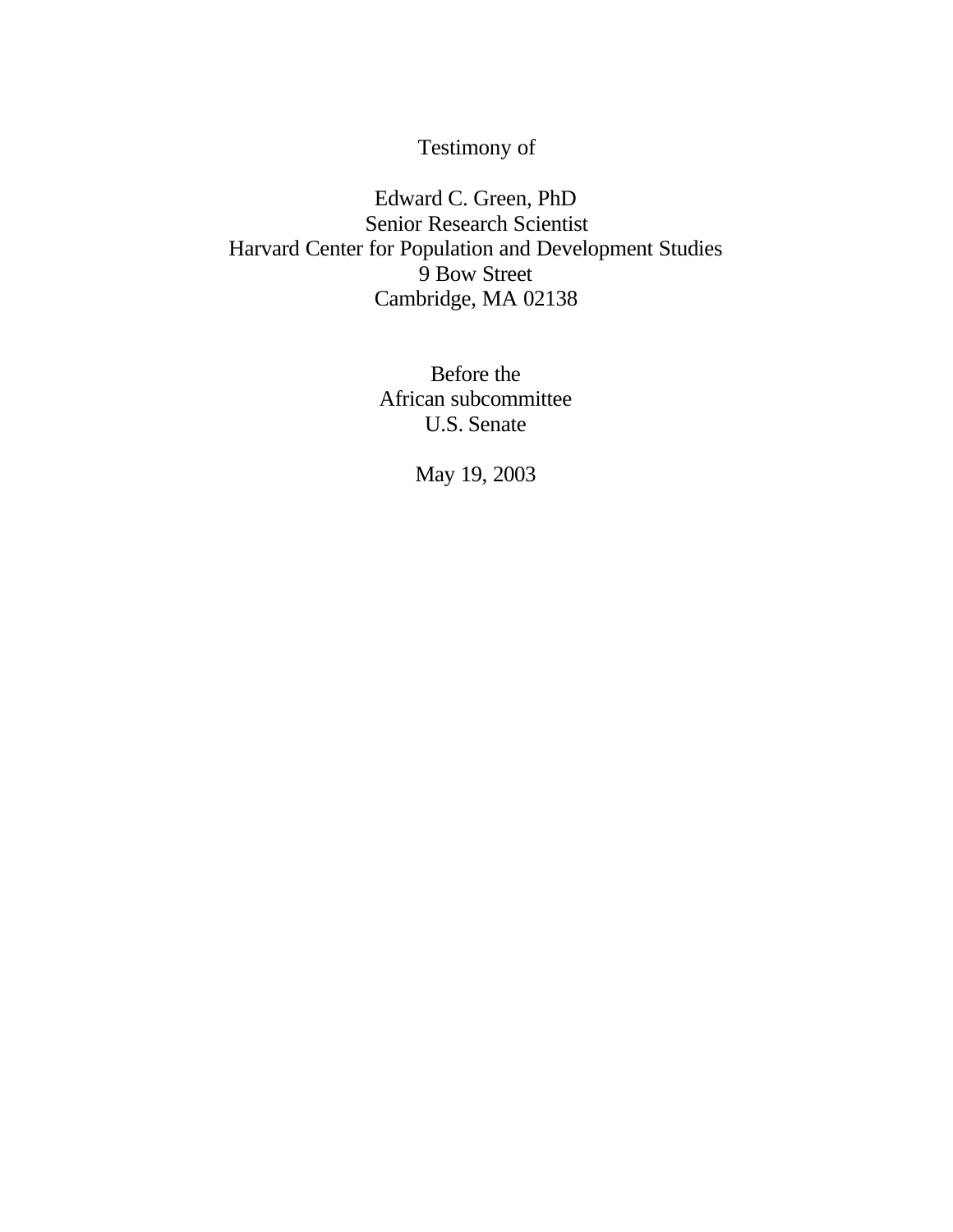Thank you, Senator Alexander and distinguished members of the Africa subcommittee. I am an anthropologist working at the Harvard School of Public Health. For most of my professional career, I have worked in less developed countries as a behavioral science researcher and as a designer and evaluator of public health programs. I have worked extensively in Africa and other resource-poor parts of the world. A good deal of my work has focused on reproductive health, some of this including the social marketing of contraceptives.

I applaud the President's Initiative to commit major US funding to address HIV/AIDS in the parts of the world with the highest infection rates. I am also glad that notice has been taken of Uganda's success in AIDS prevention, since there is much to be learned from the country that has had the greatest amount of HIV prevalence decline.

Infection rates have declined from 21% to 6% since 1991 [Fig. 1]. The Government of Uganda, led by President Museveni, developed a distinctive approach to AIDS prevention known as the ABC approach: Abstain, Be faithful, or use Condoms if A and B are not practiced. The abstinence message for the most part took the form of urging youth to *delay* having sex until they were older, and preferably married. Many of us in the AIDS and public health communities didn't believe that abstinence and faithfulness were realistic goals. It now seems we were wrong.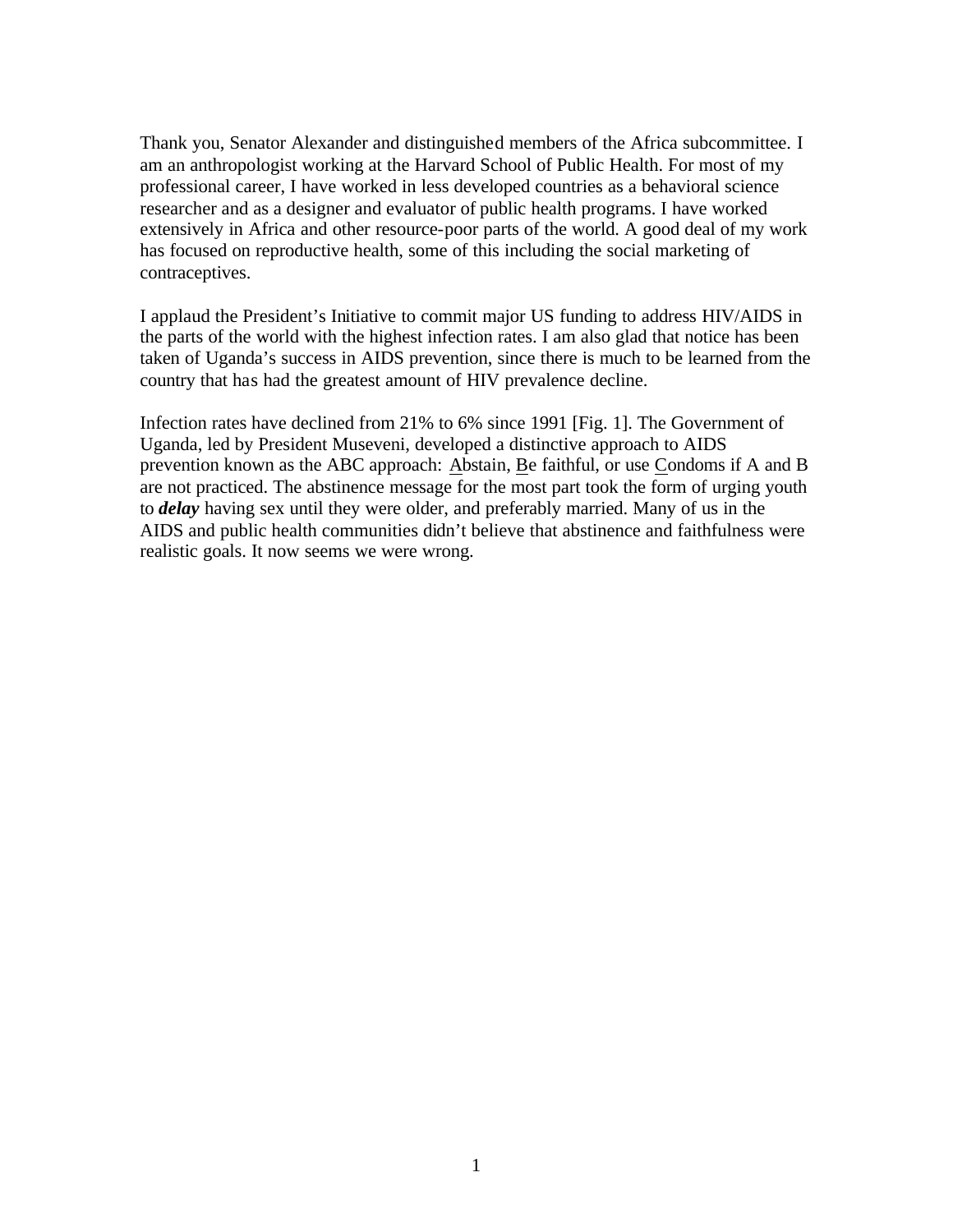

**Decline in National HIV Seroprevalence in Uganda, based on 15 sentinel surveillance sites**

Uganda's ABC AIDS program began in 1986, the year Museveni became head of state. Since the rate of new infections began to decline in the late 1980s, it becomes important to know what programs were in place at that time and what behaviors changed in order to account for the decline of infection rates. None of the standard programs we associate with AIDS prevention:

Condom social marketing; Voluntary counseling and testing (VCT) Treatment of STDs And most recently, prevention of mother-to-child transmission (P**MTCT,** based on the drug nevirapine)

…were in place in the 1980s.

I am certainly not saying that these standard, biomedical interventions are not useful, only that we need to look at what interventions were actually in place when infection rates began to decline. It is also important to work backwards from the epidemiological and behavioral data. We know that prevalence decline and changes in sexual behavior were most pronounced in youth age 15-19. These findings took many of us by surprise, since we believed that teenagers are driven by "raging hormones," therefore abstinence is an unrealistic or impossible objective. In fact, many of us also believed that women had no power to negotiate sex, or to refuse unwanted sex, or to insist upon condom use, because African societies are male-dominated. In spite of these legitimate concerns based on real cultural patterns, Uganda designed interventions aimed at fundamentally changing sexual behavior, something the standard interventions just listed do not attempt. The primary target audience was youth.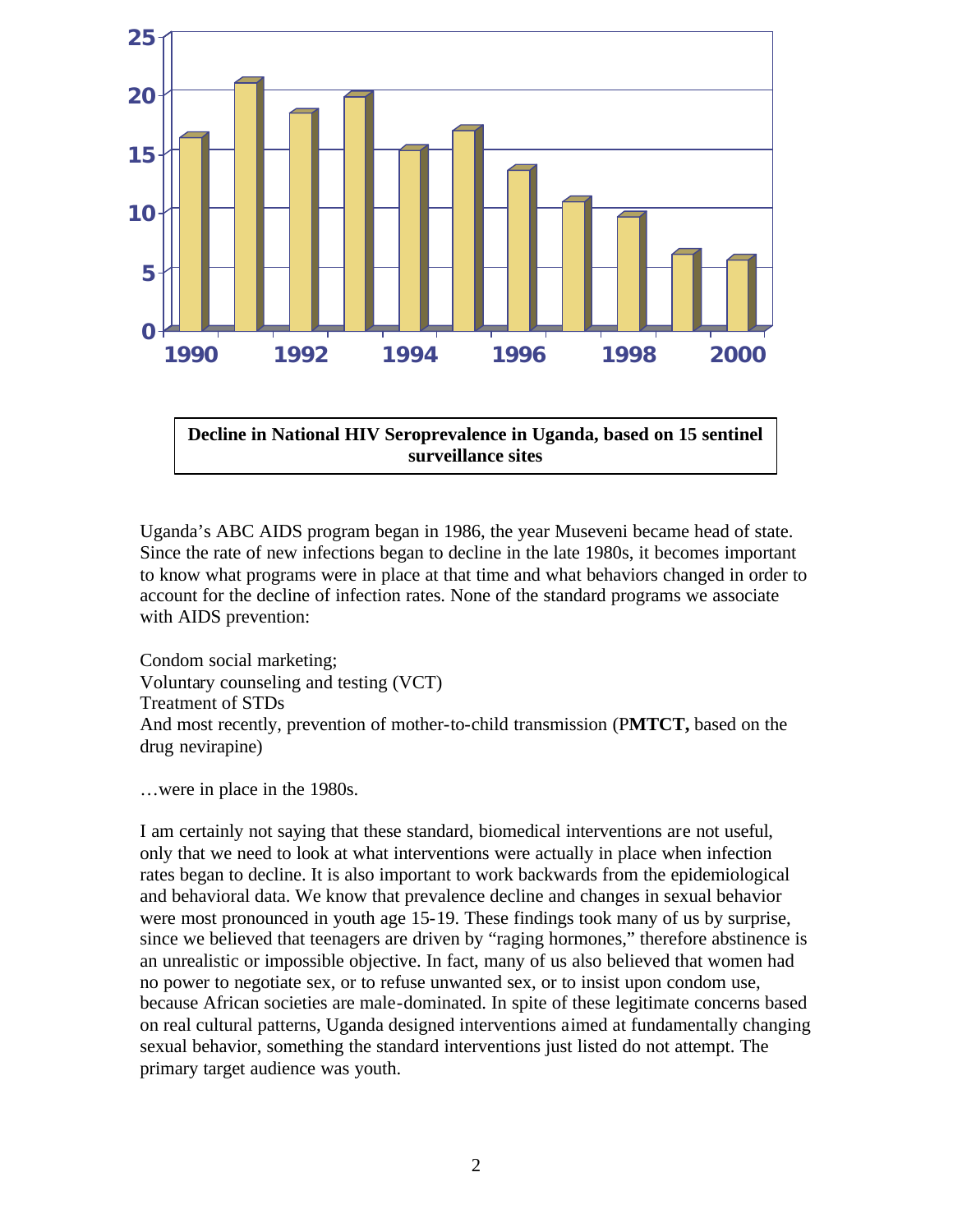Let me provide two examples of interventions that were among the first developed by Uganda. One is a youth program which was and is national in scope. The second example involves faith-based organizations.

## **The SHEP Program**

A program to introduce AIDS education in Ugandan primary schools began in 1987, starting with the School Health Education Program (SHEP) of the Ministry of Education. The aim of this program was to reach youth with AIDS prevention information before they become sexually active. It was also known that dropout rates after primary school were high. AIDS was not the only component of SHEP, but it was an important one. The behavior change emphasis was on delay of age of first sex, but education about condoms was also part of the program.

To implement the new program, there was a "training of trainers" approach that went from the district level, down to sub-districts, and then to teachers, who were the ones to taught students. Students themselves were trained as peer educators, and they were expected to teach their parents and friends about AIDS. This was all done in a relatively short time. The basic facts about AIDS and how to prevent it were taught.

So-called Life Skills education has also been taught in Ugandan schools for a number of years, beginning in about 1987. Life Skills might be regarded as AIDS Education 102, which comes after the basic course in what AIDS is and how it is transmitted and prevented.

Life Skills refers to training youth in such skills as interpersonal relationships, self awareness and self esteem, problem solving, effective communication, decision-making, negotiating sex or NOT having sex, resisting peer pressure, critical thinking, formation of friendships, and empathy. These are referred to as cognitive skills and they seem to help youth make healthy and indeed life-saving decisions.

Did this and similar programs have impact? According to studies by the World Health Organization, the proportion of young males age 15-24 reporting premarital sex decreased from 60% in 1989 to 23% in 1995. For females, the decline was from 53% to 16%.

The take-home message for the US Senate is that while condoms were part of AIDS education for youth, the emphasis was on persuading children to postpone sexual activity until they were older, until they were married. In addition to the national statistics already cited, we have some findings concerning the impact of a school-based AIDS education program in Soroti District, a program that benefited from additional inputs from an East African NGO called AMREF. Baseline and follow-up studies of Primary 7 pupils (age 13-16) showed that as an apparent result of the school AIDS prevention program, selfreported sexual activity among boys dropped from 61% for the class of 1994 to 5% for the class of 2001, while in girls the change was of similar magnitude, from 24% in 1994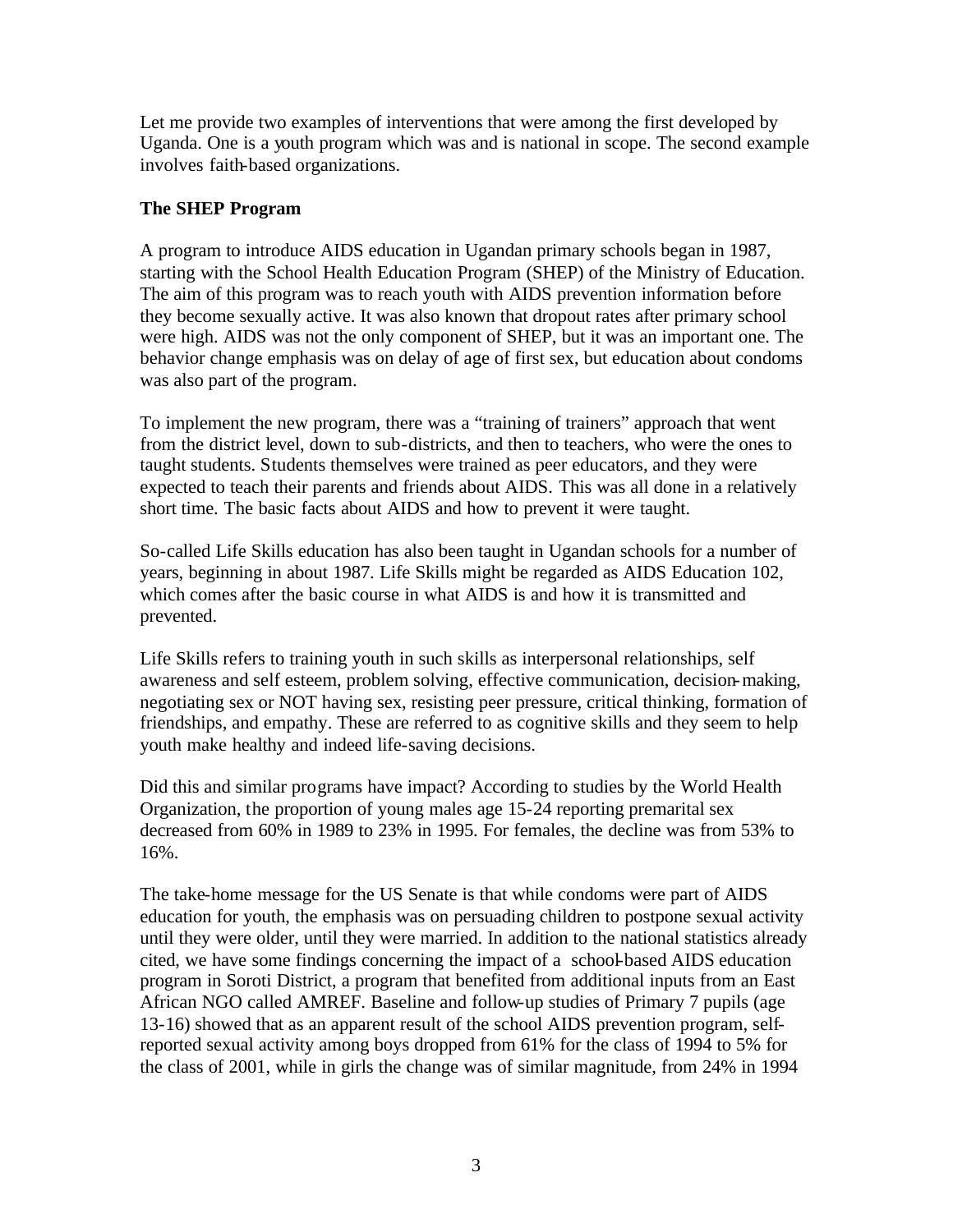to 2% in 2001 [Fig. 2]. Some evidence other than self-reported findings corroborate these remarkable data. [Fig. 3] (AMREF/Uganda. (2001; Nantulya 2002).



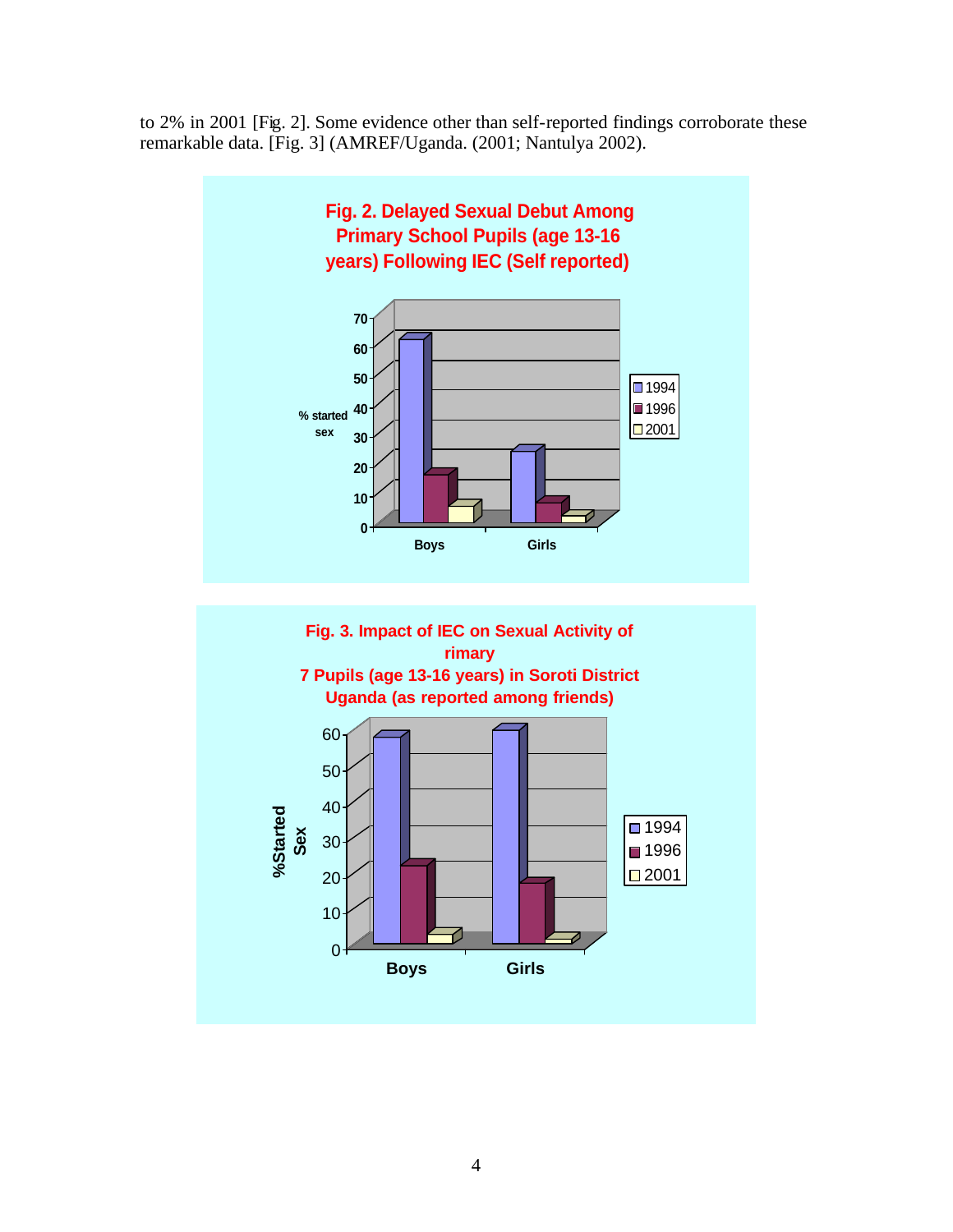## **The Anglican Church project**

Some other early efforts involved faith-based organizations (FBOs). In 1992, USAID allocated funds for three major religious groups in Uganda: Catholic, Anglican and Muslim. Each developed an AIDS prevention project and each received roughly \$350,000 from USAID. The FBOs said at first that they wished to promote "fidelity" and "abstinence" rather than condoms. At the time, many working in AIDS prevention thought that fidelity and abstinence promotion would lead to few if any measurable results. Nevertheless, USAID made the grants and only asked the FBOs to not criticize condom promotion by other groups. This was agreed to and adhered to. In the months to follow there were few if any problems over condoms, in fact before long, there was some condom promotion by two of the projects.

All three projects were found to be successful. The experience of the Muslim project has been published as a UNAIDS so-called Best Practices paper. I will say a bit more about the Anglican project since it is less well known. This program was implemented in 10 out of 40 districts of Uganda, meaning the project had relatively large coverage. Clergy and laity were trained in AIDS prevention, using the peer education approach. AIDS education messages were delivered from the pulpit in sermons, as well as at funerals, weddings, and other occasions.

A USAID-funded evaluation of sexual behavior change among those reached by this project was conducted in 1995. It found that those reporting two or more sexual partners declined from 86% to 29% for men, and from 75% to 7% for women (Lyons 1996:8–9). Ever-use of condoms rose from 9% to 12% in the same period [Fig. 4].

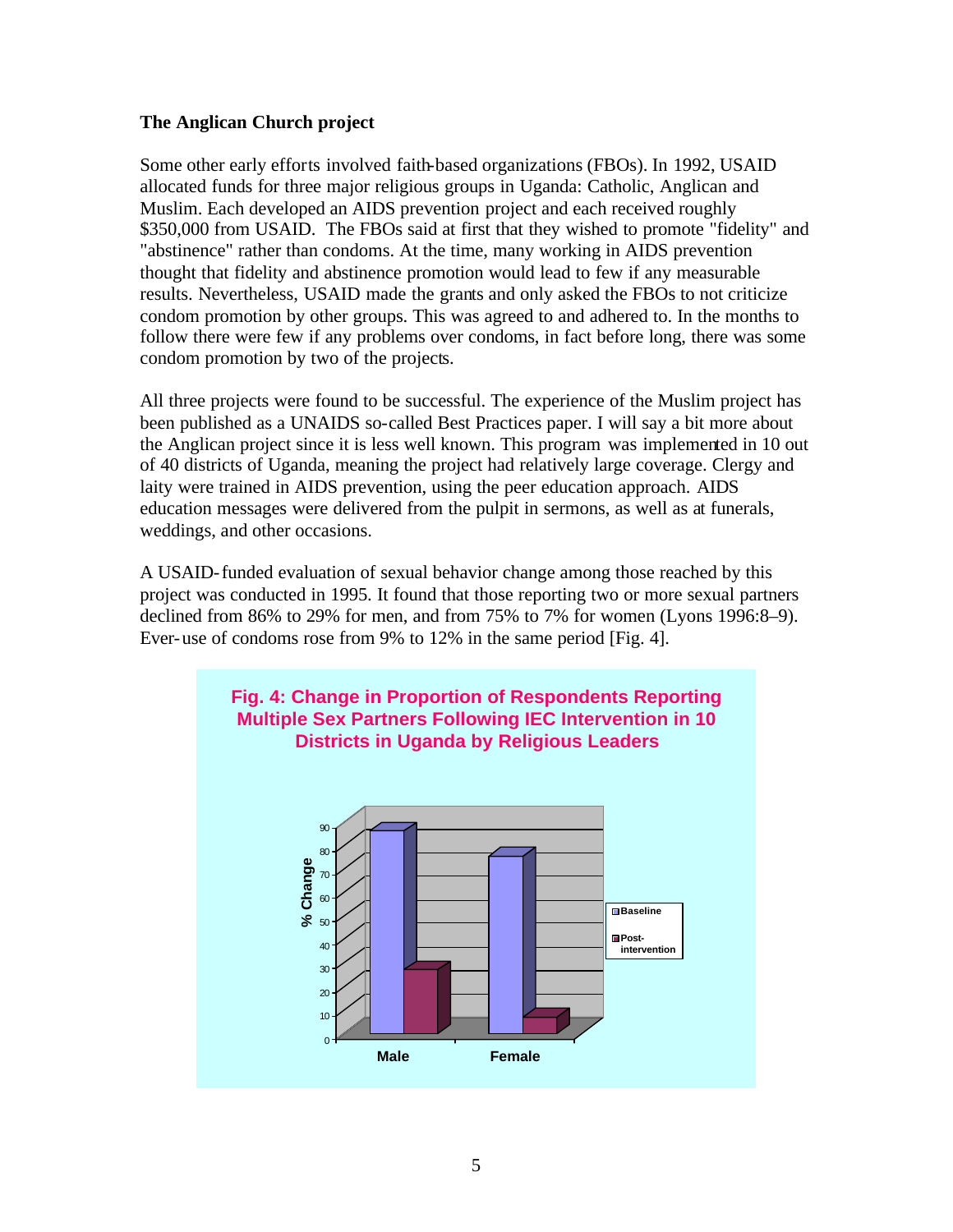These findings underscore that fact that in Uganda, reduction in the number of sexual partners (mutual monogamy, also reduction in partners among the minority of core transmitters reporting 3 or more partners) was probably the single most important behavioral change that resulted in prevalence decline. Abstinence was probably the second most important change (see Green 2003 and Hogle et al 2002 for more supporting data).

Why do I say this? We measure both behavior and HIV prevalence through surveys of people age 15-49. Most people in these age groups are married (especially in Africa, where age of marriage is relative ly young) and sexually active. This is why Uganda's main message, directed at the majority population, was "zero grazing," meaning being faithful to one partner. Fidelity to one partner also seems to have been the main response to the epidemic, if not to Uganda's prevention program. When Ugandans were (and are) asked in surveys what is the main thing they have done to avoid AIDS, faithfulness to one partner is the first and overwhelming response in all age groups except 15-19, among whom the first answer is abstaining or delaying, closely followed by fidelity to one partner.

Unfortunately, the American political debate over abstinence versus condoms has contributed to monogamy or partner reduction being overlooked. It is very good that the United States through USAID has adopted a new ABC policy for those countries with generalized epidemics, that is, epidemics where most HIV is found in the general population rather than in distinct, high-risk groups. This policy should guide the development of programs in Africa and the Caribbean funded under the President's Initiative. Indeed, there are other countries in these regions that that have implemented ABC approaches, and they have also achieved measures of success: Senegal, Zambia, Jamaica, and the Dominican Republic.

My concern is that the ABC model from Uganda be recognized for what it actually is: a comprehensive approach to AIDS prevention that recognizes that people are different and therefore a range of behavioral options for AIDS prevention needs to be presented, not just one or two. And it should be remembered that "zero grazing," or remaining faithful to one partner, was the main message for the majority of Uganda's population.

The reason I must say "was" is that Uganda's AIDS prevention program has gradually changed, perhaps due to the funding priorities of foreign donor organizations. Since the mid-1990's, there has been less emphasis on sexual behavior and more on medical solutions. In recent years, there has been a small but disturbing trend toward riskier sexual behavior, and for the first time in a decade there has been a slight uptick in national infection rates. The distinctive Uganda ABC model of the earlier period, the one developed primarily by Ugandans for Ugandans, is the one that seems to have worked best, and is the one that has most to teach the rest of the world.